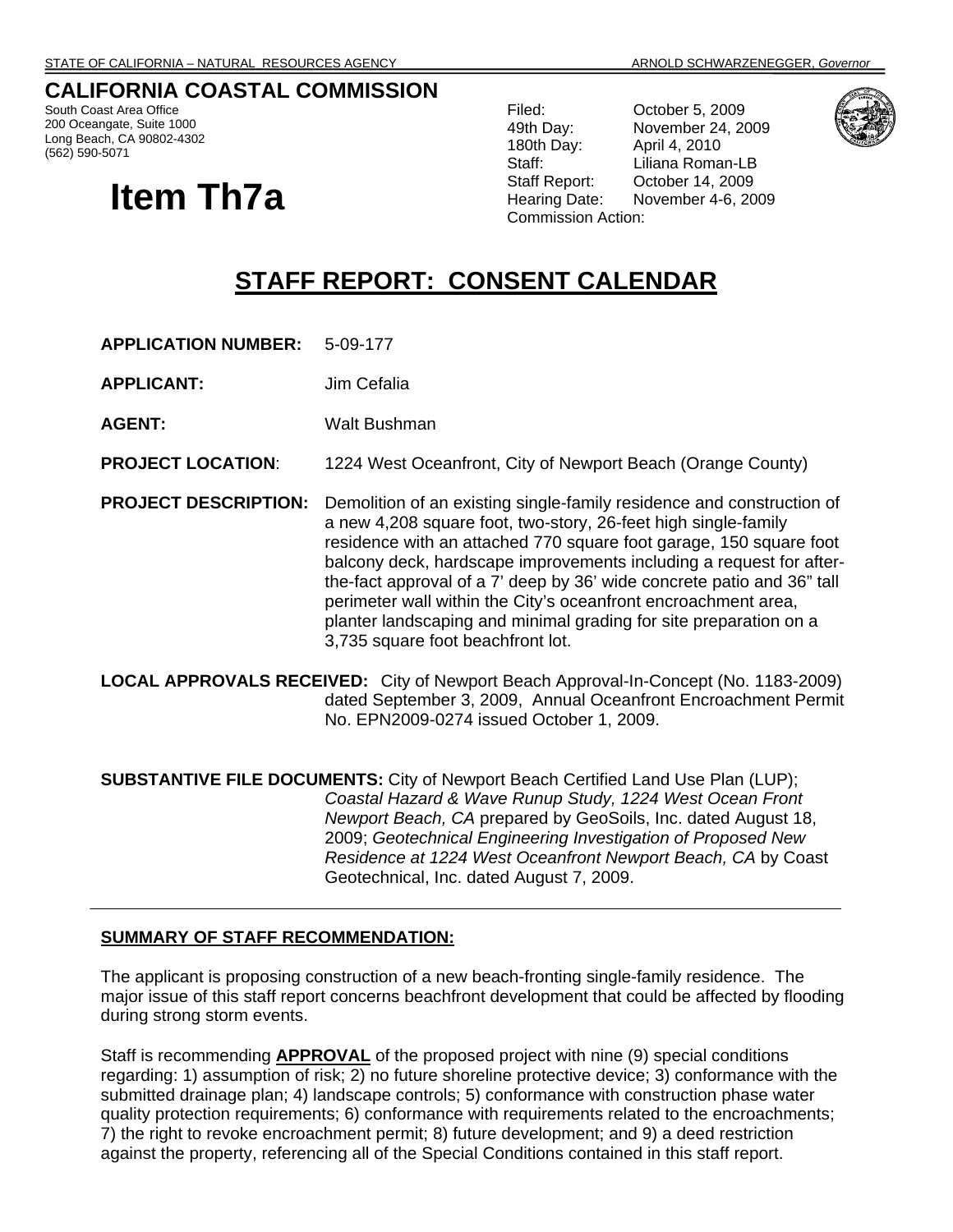#### *5-09-177(Cefalia) Staff Report–Consent Calendar Page 2 of 18*

Section 30600(c) of the Coastal Act provides for the issuance of coastal development permits directly by the Commission in regions where the local government having jurisdiction does not have a certified Local Coastal Program. The City of Newport Beach only has a certified Land Use Plan and has not exercised the options provided in 30600(b) or 30600.5 to issue its own permits. Therefore, the Coastal Commission is the permit issuing entity and the standard of review is Chapter 3 of the Coastal Act. The certified Land Use Plan may be used for guidance.

## **LIST OF EXHIBITS**

- 1. Location Map
- 2. Assessor's Parcel Map
- 3. Project Plans

## **STAFF RECOMMENDATION:**

Staff recommends that the Commission **APPROVE** the permit application with special conditions.

#### **MOTION:**

*I move that the Commission approve the coastal development permit applications included on the consent calendar in accordance with the staff recommendations.*

Staff recommends a **YES** vote. Passage of this motion will result in approval of all the permits included on the consent calendar. The motion passes only by affirmative vote of a majority of the Commissioners present.

## **RESOLUTION:**

## **I. APPROVAL WITH CONDITIONS**

The Commission hereby **APPROVES** a coastal development permit for the proposed development and adopts the findings set forth below on grounds that the development as conditioned will be in conformity with the policies of Chapter 3 of the Coastal Act and will not prejudice the ability of the local government having jurisdiction over the area to prepare a Local Coastal Program conforming to the provisions of Chapter 3. Approval of the permit complies with the California Environmental Quality Act because either 1) feasible mitigation measures and/or alternatives have been incorporated to substantially lessen any significant adverse effects of the development on the environment, or 2) there are no further feasible mitigation measures or alternatives that would substantially lessen any significant adverse impacts of the development on the environment.

## **II. STANDARD CONDITIONS**

1. Notice of Receipt and Acknowledgment. The permit is not valid and development shall not commence until a copy of the permit, signed by the permittee or authorized agent, acknowledging receipt of the permit and acceptance of the terms and conditions, is returned to the Commission office.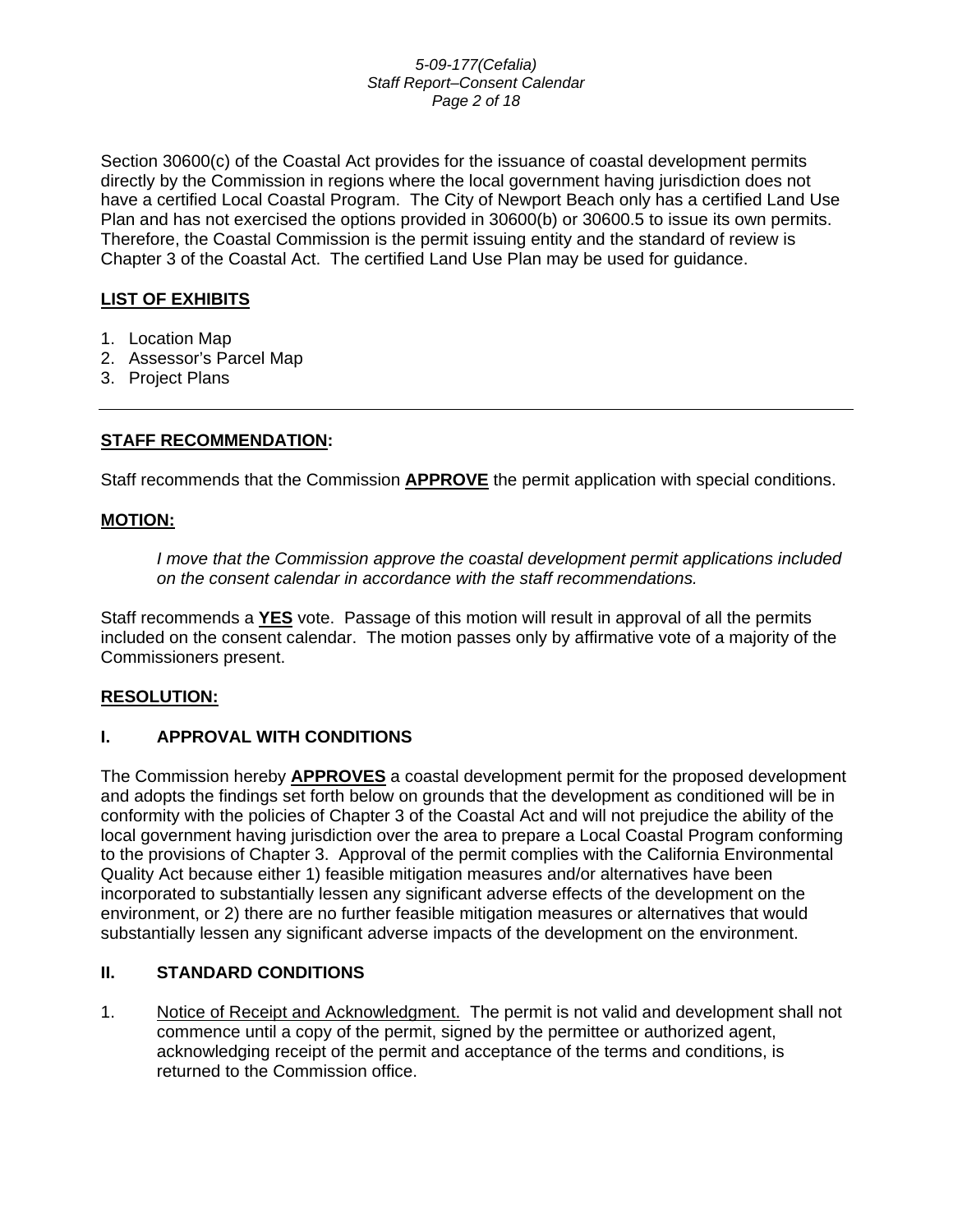#### *5-09-177(Cefalia) Staff Report–Consent Calendar Page 3 of 18*

- 2. Expiration. If development has not commenced, the permit will expire two years from the date this permit is reported to the Commission. Development shall be pursued in a diligent manner and completed in a reasonable period of time. Application for extension of the permit must be made prior to the expiration date.
- 3. Interpretation. Any questions of intent or interpretation of any condition will be resolved by the Executive Director or the Commission.
- 4. Assignment. The permit may be assigned to any qualified person, provided assignee files with the Commission an affidavit accepting all terms and conditions of the permit.
- 5. Terms and Conditions Run with the Land. These terms and conditions shall be perpetual, and it is the intention of the Commission and the permittee to bind all future owners and possessors of the subject property to the terms and conditions.

## **III. SPECIAL CONDITIONS**

#### **1. Assumption of Risk, Waiver of Liability and Indemnity**

By acceptance of this permit, the applicants acknowledge and agree (i) that the site may be subject to hazards from flooding, wave uprush, and sea level rise; (ii) to assume the risks to the applicants and the property that is the subject of this permit of injury and damage from such hazards in connection with this permitted development; (iii) to unconditionally waive any claim of damage or liability against the Commission, its officers, agents, and employees for injury or damage from such hazards; and (iv) to indemnify and hold harmless the Commission, its officers, agents, and employees with respect to the Commission's approval of the project against any and all liability, claims, demands, damages, costs (including costs and fees incurred in defense of such claims), expenses, and amounts paid in settlement arising from any injury or damage due to such hazards.

#### **2. No Future Shoreline Protective Device**

- A. By acceptance of this permit, the applicants agree, on behalf of themselves and all other successors and assigns, that no shoreline protective device(s) shall ever be constructed to protect the development approved pursuant to Coastal Development Permit No. 5-09-177 including, but not limited to, the residence, garage, foundations, and patio, and any future improvements, in the event that the development is threatened with damage or destruction from waves, erosion, storm conditions, sea level rise, or other natural hazards in the future. By acceptance of this permit, the applicants hereby waive, on behalf of themselves and all successors and assigns, any rights to construct such devices that may exist under Public Resources Code Section 30235.
- B. By acceptance of this permit, the applicants further agree, on behalf of themselves and all successors and assigns, that the landowner(s) shall remove the development authorized by this permit, including the residence, garage, foundations, and patio, if any government agency has ordered that the structure is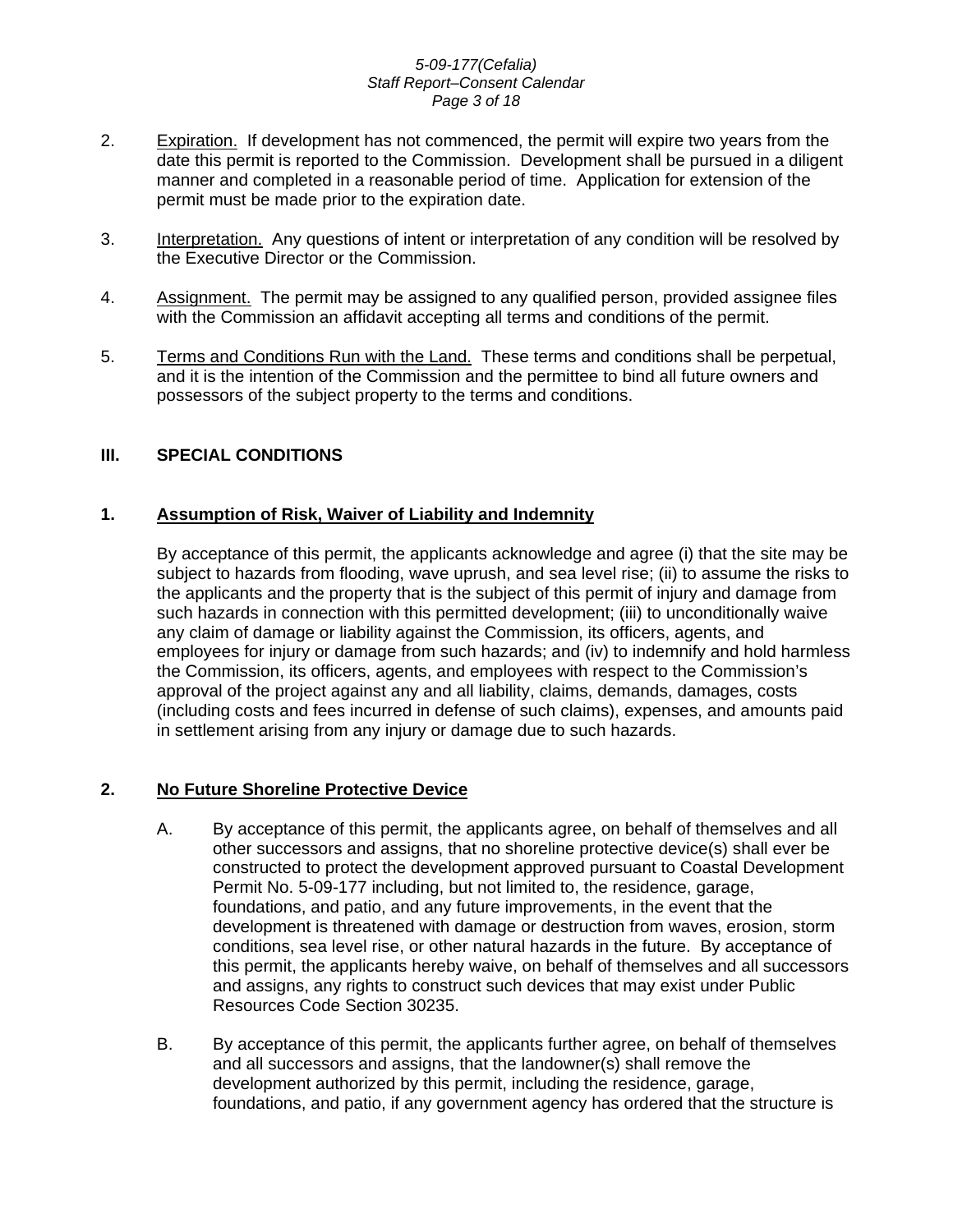#### *5-09-177(Cefalia) Staff Report–Consent Calendar Page 4 of 18*

not to be occupied due to any of the hazards identified above. In the event that portions of the development fall to the beach before they are removed, the landowner(s) shall remove all recoverable debris associated with the development from the beach and ocean and lawfully dispose of the material in an approved disposal site. Such removal shall require a coastal development permit.

#### **3. Drainage Plan**

The applicants shall conform to the site drainage details depicted in the hardscape plan dated 8/03/09 and received in the Commission's office on 10/6/09 indicating use of trench drain at the garage driveway entrance and roof downspouts leading into planters for on-site percolation of runoff from all site impervious areas. Any proposed changes to the approved plan shall be reported to the Executive Director. No changes to the approved plan shall occur without a Commission amendment to this coastal development permit unless the Executive Director determines that no amendment is legally required.

#### 4. **Landscaping – Drought Tolerant, Non-Invasive Plants**

Vegetated landscaped areas shall only consist of native plants or non-native drought tolerant plants, which are non-invasive. No plant species listed as problematic and/or invasive by the California Native Plant Society (http://www.CNPS.org/), the California Invasive Plant Council (formerly the California Exotic Pest Plant Council) (http://www.calipc.org/), or as may be identified from time to time by the State of California shall be employed or allowed to naturalize or persist on the site. No plant species listed as a "noxious weed" by the State of California or the U.S. Federal Government shall be utilized within the property. All plants shall be low water use plants as identified by California Department of Water Resources (See: http://www.owue.water.ca.gov/docs/wucols00.pdf).

#### **5. Storage of Construction Materials, Mechanized Equipment and Removal of Construction Debris**

The permittee shall comply with the following construction-related requirements:

- (a) No demolition or construction materials, debris, or waste shall be placed or stored where it may enter sensitive habitat, receiving waters or a storm drain, or be subject to wave, wind, rain, or tidal erosion and dispersion.
- (b) No demolition or construction equipment, materials, or activity shall be placed in or occur in any location that would result in impacts to environmentally sensitive habitat areas, streams, wetlands or their buffers.
- (c) Any and all debris resulting from demolition or construction activities shall be removed from the project site within 24 hours of completion of the project.
- (d) Demolition or construction debris and sediment shall be removed from work areas each day that demolition or construction occurs to prevent the accumulation of sediment and other debris that may be discharged into coastal waters.
- (e) All trash and debris shall be disposed in the proper trash and recycling receptacles at the end of every construction day.
- (f) The applicant shall provide adequate disposal facilities for solid waste, including excess concrete, produced during demolition or construction.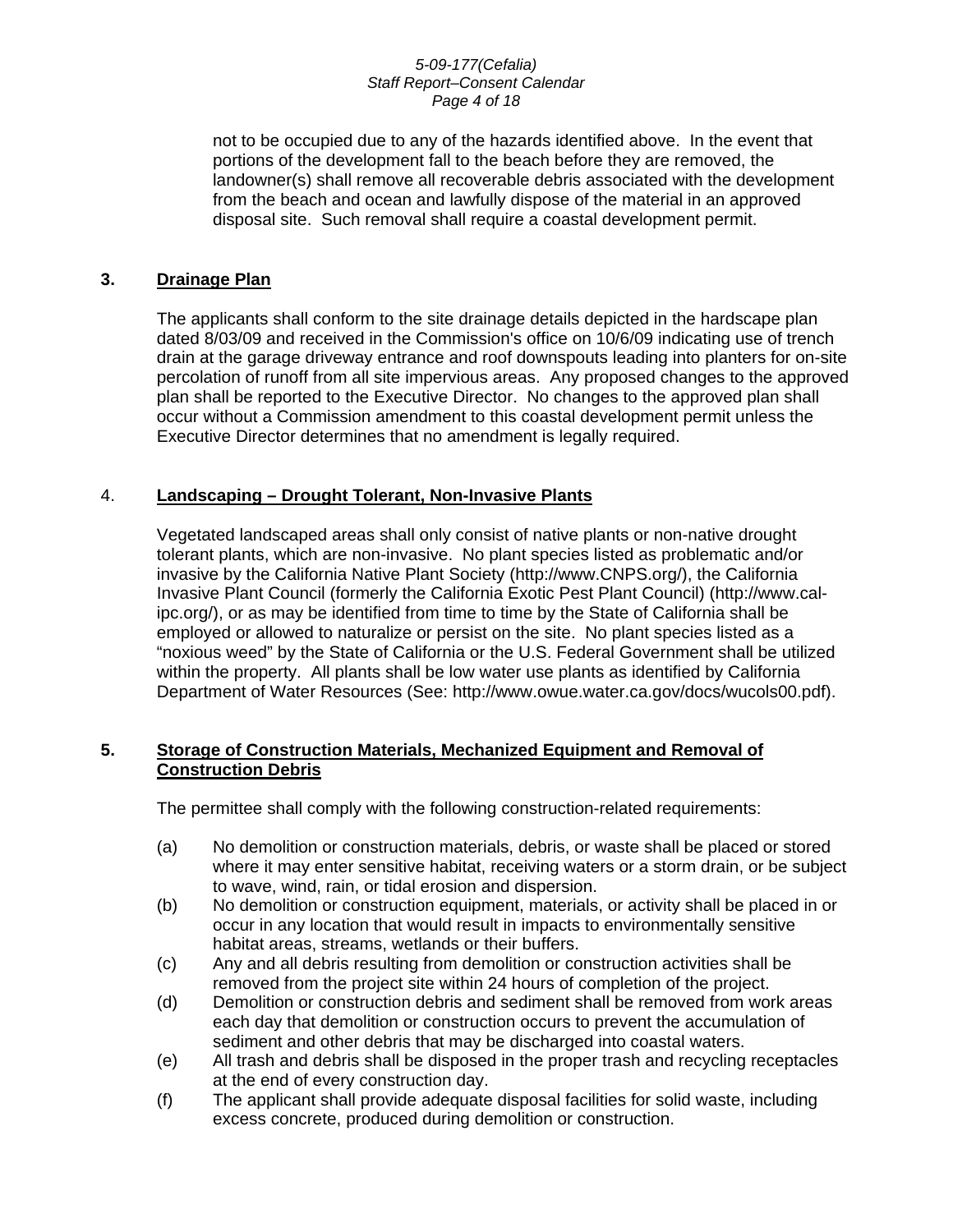#### *5-09-177(Cefalia) Staff Report–Consent Calendar Page 5 of 18*

- (g) Debris shall be disposed of at a legal disposal site or recycled at a recycling facility. If the disposal site is located in the coastal zone, a coastal development permit or an amendment to this permit shall be required before disposal can take place unless the Executive Director determines that no amendment or new permit is legally required.
- (h) All stock piles and construction materials shall be covered, enclosed on all sides, shall be located as far away as possible from drain inlets and any waterway, and shall not be stored in contact with the soil.
- (i) Machinery and equipment shall be maintained and washed in confined areas specifically designed to control runoff. Thinners or solvents shall not be discharged into sanitary or storm sewer systems.
- (j) The discharge of any hazardous materials into any receiving waters shall be prohibited.
- (k) Spill prevention and control measures shall be implemented to ensure the proper handling and storage of petroleum products and other construction materials. Measures shall include a designated fueling and vehicle maintenance area with appropriate berms and protection to prevent any spillage of gasoline or related petroleum products or contact with runoff. The area shall be located as far away from the receiving waters and storm drain inlets as possible.
- (l) Best Management Practices (BMPs) and Good Housekeeping Practices (GHPs) designed to prevent spillage and/or runoff of demolition or construction-related materials, and to contain sediment or contaminants associated with demolition or construction activity, shall be implemented prior to the on-set of such activity
- (m) All BMPs shall be maintained in a functional condition throughout the duration of construction activity.

## **6. Deviation from Approved Encroachments**

- A. The only encroachment into the 7 to 8-foot deep encroachment area within the City of Newport Beach Oceanfront public right-of-way allowed by this coastal development permit is a 36" tall patio wall around the perimeter of an at-grade 7' deep by 36' wide concrete patio. Any development in the public right of way, including improvements, repairs, and maintenance, cannot occur without an amendment to this coastal development permit or a new coastal development permit from the Coastal Commission, unless the Executive Director determines through written confirmation that no amendment or new permit is legally required.
- B. The applicants and all other successors and assigns must remain enrolled in the City's public access impact mitigation fee program (i.e. annual encroachment permit/fee system) and pay the recurring encroachment fee so long as the encroachment remains in place. **PRIOR TO ISSUANCE OF THE COASTAL DEVELOPMENT PERMIT.** the applicants shall submit evidence, for the review and approval of the Executive Director, that the encroachment fee required by the City to construct the proposed encroachments has been paid and that the property is enrolled in the City's annual encroachment permit/fee system.

## **7. City's Right to Revoke Encroachment Permit**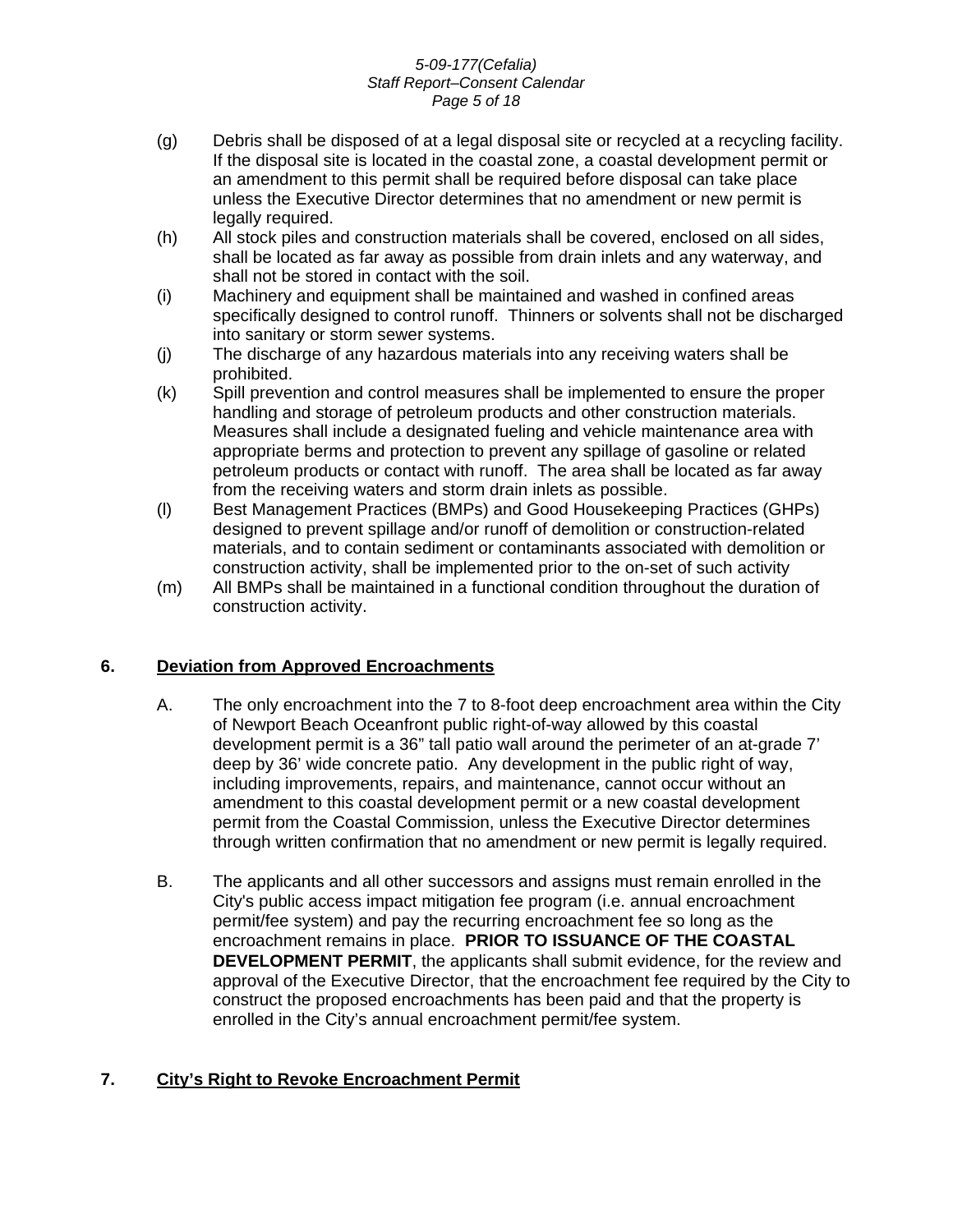#### *5-09-177(Cefalia) Staff Report–Consent Calendar Page 6 of 18*

Approval of this coastal development permit shall not restrict the City's right and ability to revoke, without cause, the approved City encroachment permit in order to construct public access and recreation improvements within the public right of way.

#### **8. Future Development**

This permit is only for the development described in Coastal Development Permit No. 5-09- 177. Pursuant to Title 14 California Code of Regulations Section 13250(b) (6), the exemptions otherwise provided in Public Resources Code Section 30610(a) shall not apply to the development governed by Coastal Development Permit No. 5-09-177. Accordingly, any future improvements to the single-family house authorized by this permit, including but not limited to repair and maintenance identified as requiring a permit in Public Resources Section 30610(d) and Title 14 California Code of Regulations Sections 13252(a)-(b), shall require an amendment to Permit No. 5-09-177 from the Commission or shall require an additional coastal development permit from the Commission or from the applicable certified local government.

## **9. Generic Deed Restriction**

**PRIOR TO ISSUANCE OF THE COASTAL DEVELOPMENT PERMIT, the applicant shall** submit to the Executive Director for review and approval documentation demonstrating that the landowner(s) have executed and recorded against the parcel(s) governed by this permit a deed restriction, in a form and content acceptable to the Executive Director: (1) indicating that, pursuant to this permit, the California Coastal Commission has authorized development on the subject property, subject to terms and conditions that restrict the use and enjoyment of that property; and (2) imposing the Special Conditions of this permit as covenants, conditions and restrictions on the use and enjoyment of the Property. The deed restriction shall include a legal description of the entire parcel or parcels governed by this permit. The deed restriction shall also indicate that, in the event of an extinguishment or termination of the deed restriction for any reason, the terms and conditions of this permit shall continue to restrict the use and enjoyment of the subject property so long as either this permit or the development it authorizes, or any part, modification, or amendment thereof, remains in existence on or with respect to the subject property.

## **IV. FINDINGS AND DECLARATIONS:**

The Commission hereby finds and declares:

## **A. PROJECT LOCATION AND DESCRIPTION**

The subject site is located at 1224 West Oceanfront within the City of Newport Beach, Orange County (Exhibits 1 and 2). The lot size is 3,735 square feet. The City of Newport Beach Land Use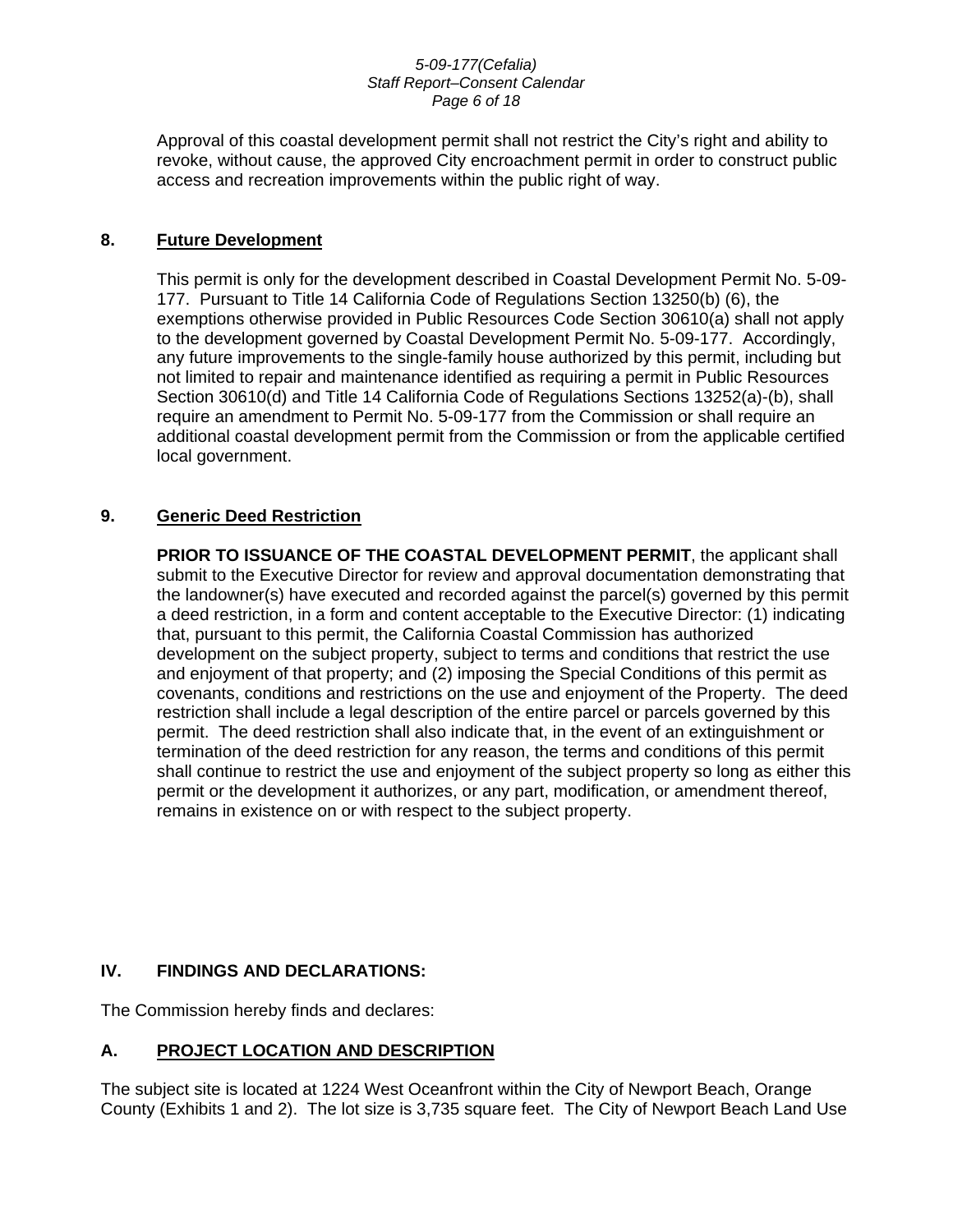#### *5-09-177(Cefalia) Staff Report–Consent Calendar Page 7 of 18*

Plan (LUP) designates the site Single-Family Residential and the proposed project adheres to this designation. The project is located within an existing urban residential area, between 12<sup>th</sup> and 13<sup>th</sup> Street on the Balboa Peninsula (between the Newport Pier and the Balboa Pier).

The site is a beachfront lot located between the first public road and the sea. The lot is currently developed with a two-story single-family residence, it is rectangular in shape, near level and bordered by developed single-family lots. There is a paved walkway/bikeway and wide sandy beach (approximately 450 feet wide) between the subject property and the Pacific Ocean. Due to its oceanfront location, the project site may be potentially exposed to the hazard of wave up-rush during a severe storm event.

The applicant is proposing to demolish the existing two-story single-family residence and construct a new ocean-fronting 4,208 square foot, two-story, 26-feet high single-family residence with an attached 770 square foot garage, 150 square foot balcony deck, hardscape improvements including a request for after-the-fact approval of an existing 7' deep by 36' wide concrete patio and 36" tall perimeter wall within the City's oceanfront encroachment area (Exhibit 3). The Commission has found through previous permit actions in this area that the City's setback for residential structures in this area is acceptable for maintaining public access and addressing visual impacts. The proposed residence is consistent with the City's 5-foot required setback from the seaward property line. Vertical public access to this beach is available at the end of  $12<sup>th</sup>$  St., approximately 40 yards west of the site. Lateral public access is available along the wide sandy beach seaward of the subject site.

To address water quality concerns, the applicant is proposing directing site drainage and runoff from all impervious areas to a trench drain the width of the garage at the alley-facing garage entrance and also to direct roof drainage through downspouts to planters for purposes of onsite water infiltration. Minimal planter landscaping is proposed as the side yards and front patio will be paved. Roof downspouts will be directed to proposed planter pockets along the side yards planted with drought tolerant, non-invasive plants such as agave, sea lavender and New Zealand flax.

The proposed project consists of hardscape improvements, including new concrete side yard walkways and an after-the-fact request to approve an existing 7' deep by 36' wide concrete patio surrounded by a 36" high CMU wall built into the 7 to 8-foot deep encroachment area within the City of Newport Beach oceanfront public right-of-way on the seaward side of the lot. The City holds the public right-of-way for street/walkway/bikeway purposes. The public right-of-way is designated on assessor's parcel maps as Oceanfront Street (Exhibit #2). Oceanfront Street in front of the subject site (central part of the Balboa Peninsula near the City's two municipal piers) is developed with a paved public walkway/bikeway.

The proposed encroachment would contribute to the cumulative adverse impact on beach use resulting from the various existing encroachments on the public right-of-way in the area. In addition, the encroachments could make it difficult in the future for the City to improve the public right-of-way for lateral access purposes.

In 1991, the Commission certified an amendment to the City of Newport Beach Land Use Plan (LUP). The LUP acknowledges the adverse public access impacts that will result from the development on the sandy beach area which is owned by the City for street purposes. This cumulative impact is addressed in the certified LUP by imposition of a mitigation plan. The mitigation plan requires that fees paid by encroaching homeowners be applied to improving public access in Newport Beach. The City has constructed a number of public access improvements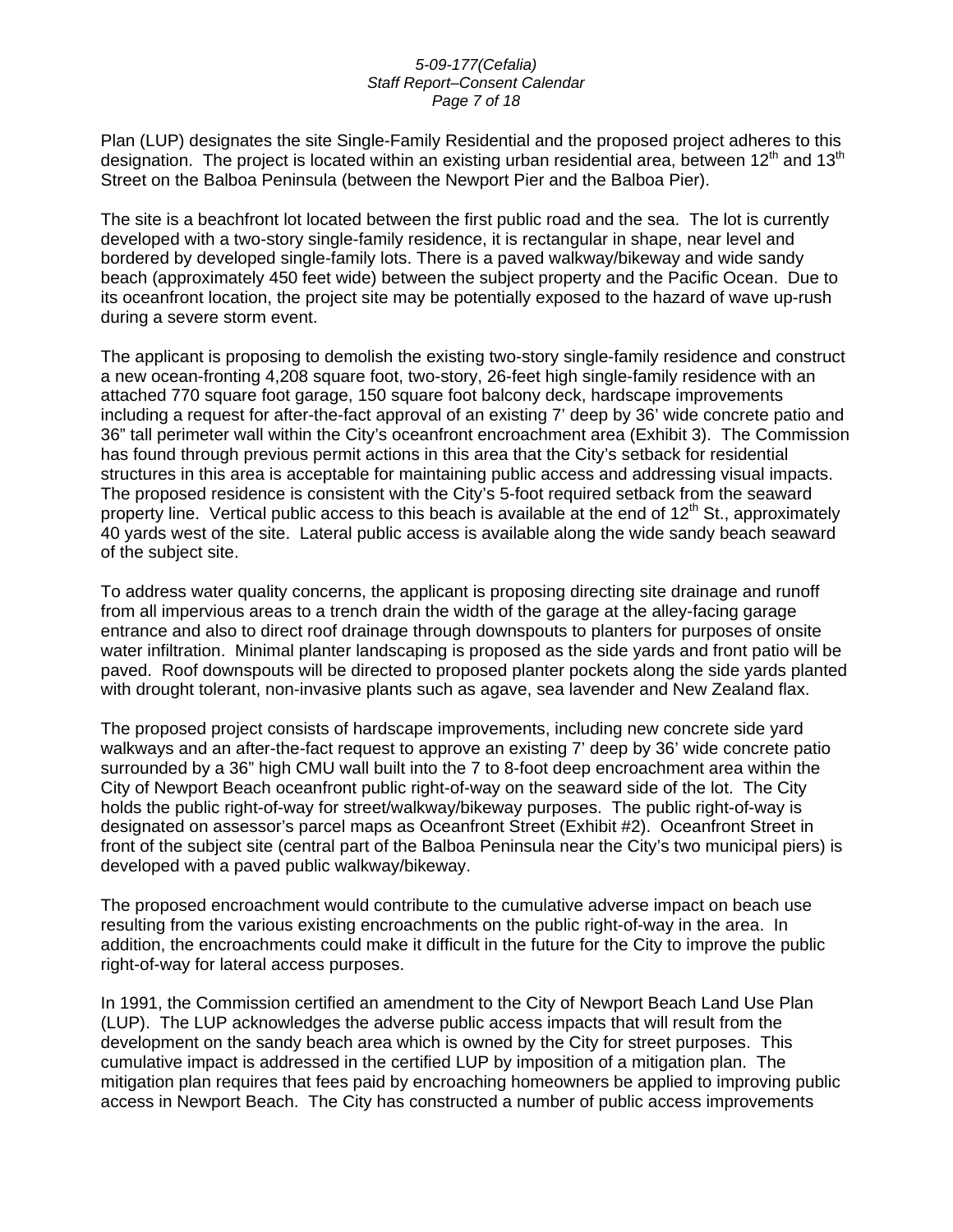#### *5-09-177(Cefalia) Staff Report–Consent Calendar Page 8 of 18*

(including street end improvements which provide additional public parking spaces) using the encroachment fee funds. When it certified the LUP amendment allowing these encroachments, the Commission found that, if developed consistent with the mitigation plan, encroachments onto the City's Oceanfront public right-of-way would be consistent with the public access and recreation policies of Chapter 3 of the Coastal Act.

The LUP encroachment policies allow encroachment onto the Oceanfront right-of-way in the area of the subject site, which is between  $36<sup>th</sup>$  Street and E Street. Encroachments in this area may encroach 7-8 feet up to the inland edge of the paved Oceanfront Boardwalk. The LUP policies allow encroachments only if they do not interfere with access to the beach or ocean, when a building permit is not required, and subject to payment of a mitigation fee. The Commission finds that construction of the encroachments at the subject site is consistent with the certified LUP encroachment policies.

The applicant provided a copy of the Annual Oceanfront Encroachment Permit issued on October 1, 2009. In this case, the Commission finds that the proposed encroachment is consistent with the certified LUP encroachment policies and the Chapter 3 public access policies of the Coastal Act. The findings for which are found in the Newport Beach LUP Amendment 90-1 approved by the Commission on June 11, 1991 and which are incorporated here by reference. In addition, the City is continuing to carry out the public access improvements required by the LUP mitigation plan to offset any adverse impacts of the encroachments. The mitigation fee collected by the City is an annual recurring fee. In order to assure that the encroachments are consistent with the Land Use Plan policies addressing Oceanfront encroachments as certified by the Commission, and so are consistent with the public access policies of the Coastal Act, the applicant has submitted a copy of a current encroachment permit application and evidence that they are enrolled in the annual fee system. The applicant and any successors in interest must remain enrolled in the annual fee system and pay the recurring fee so long as the encroachment remains in place.

Section 13250 of the California Code of Regulations provides that development such as the proposed encroachments are not exempt from obtaining a coastal development permit pursuant to Coastal Act Section 30610(a). However, to ensure that no further encroachments occur without an approved amendment to this coastal development permit or approval of a new coastal development permit, the Commission imposes a special condition which requires that an amendment to this permit or a new coastal development permit be obtained for any deviations to the encroachments described in this permit. This would allow the Commission to evaluate future encroachment deviations for adverse public access and recreation impacts.

Additionally, the permittee signed an encroachment agreement with the City in which he waived his right to contest the ability of the City to remove the encroachments in order to build public access improvements within the public right of way. Thus the proposed project is also conditioned to provide that issuance of the coastal development permit does not restrict nor interfere with the City's right to revoke its encroachment permit, without cause, in order to construct public access and recreation improvements in the public right-of way. This would ensure future opportunities for public access and recreation.

## **B. HAZARDS**

Development adjacent to the ocean is inherently hazardous. Development which may require a protective device in the future cannot be allowed due to the adverse impacts such devices have upon, among other things, public access, visual resources and shoreline processes. To minimize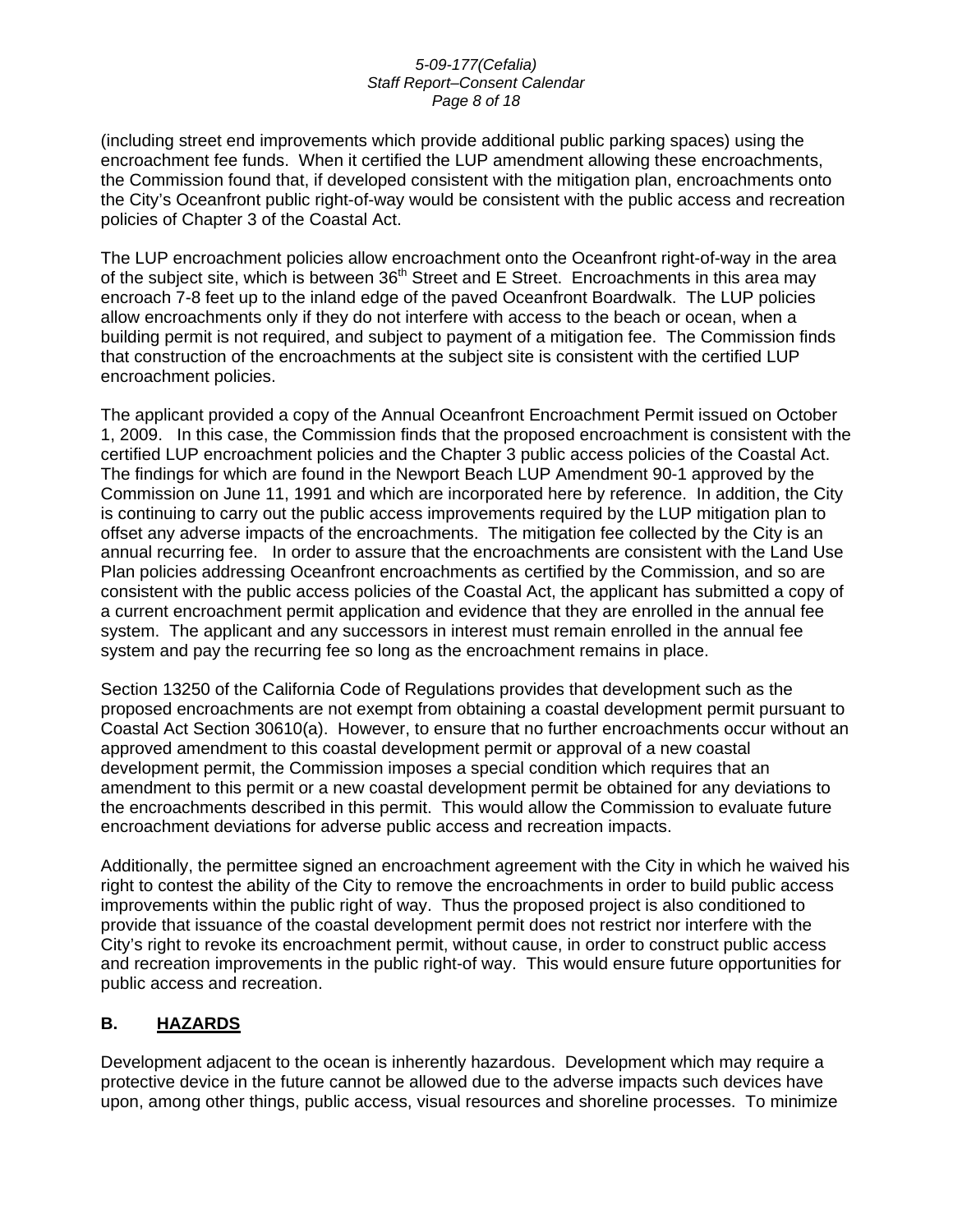#### *5-09-177(Cefalia) Staff Report–Consent Calendar Page 9 of 18*

the project's impact on shoreline processes, and to minimize risks to life and property, the development has been conditioned for one or more of the following: require an appropriate setback from the water; require a drainage and runoff control plan to direct, treat, and minimize the flow of water offsite; prohibit construction of protective devices (such as a seawall) in the future; and to require that the landowner and any successor-in-interest assume the risk of undertaking the development. As conditioned, the Commission finds that the development conforms to the requirements of Sections 30235 and 30253 of the Coastal Act regarding the siting of development in hazardous locations.

## **C. DEVELOPMENT**

The development is located within an existing developed area and is compatible with the character and scale of the surrounding area. However, the proposed project raises concerns that future development of the project site potentially may result in a development which is not consistent with the Chapter 3 policies of the Coastal Act. To assure that future development is consistent with the Chapter 3 policies of the Coastal Act, the Commission finds that a future improvements special condition be imposed. As conditioned the development conforms with the Chapter 3 policies of the Coastal Act.

## **D. PUBLIC ACCESS**

The proposed development will not affect the public's ability to gain access to, and/or to use the coast and nearby recreational facilities. Therefore, as proposed the development, as conditioned, conforms with Sections 30210 through 30214, Sections 30220 through 30224, and 30252 of the Coastal Act.

## **E. WATER QUALITY**

The proposed development has a potential for a discharge of polluted runoff from the project site into coastal waters. The development, as proposed and as conditioned, incorporates design features to minimize the effect of construction and post-construction activities on the marine environment. These design features include, but are not limited to, one or more of the following: the appropriate management of equipment and construction materials, reducing runoff through the use of permeable surfaces, the use of non-invasive drought tolerant vegetation to reduce and treat the runoff discharged from the site, and for the use of post-construction best management practices to minimize the project's adverse impact on coastal waters. Therefore, the Commission finds that the proposed development, as conditioned, conforms with Sections 30230 and 30231 of the Coastal Act regarding the protection of water quality to promote the biological productivity of coastal waters and to protect human health.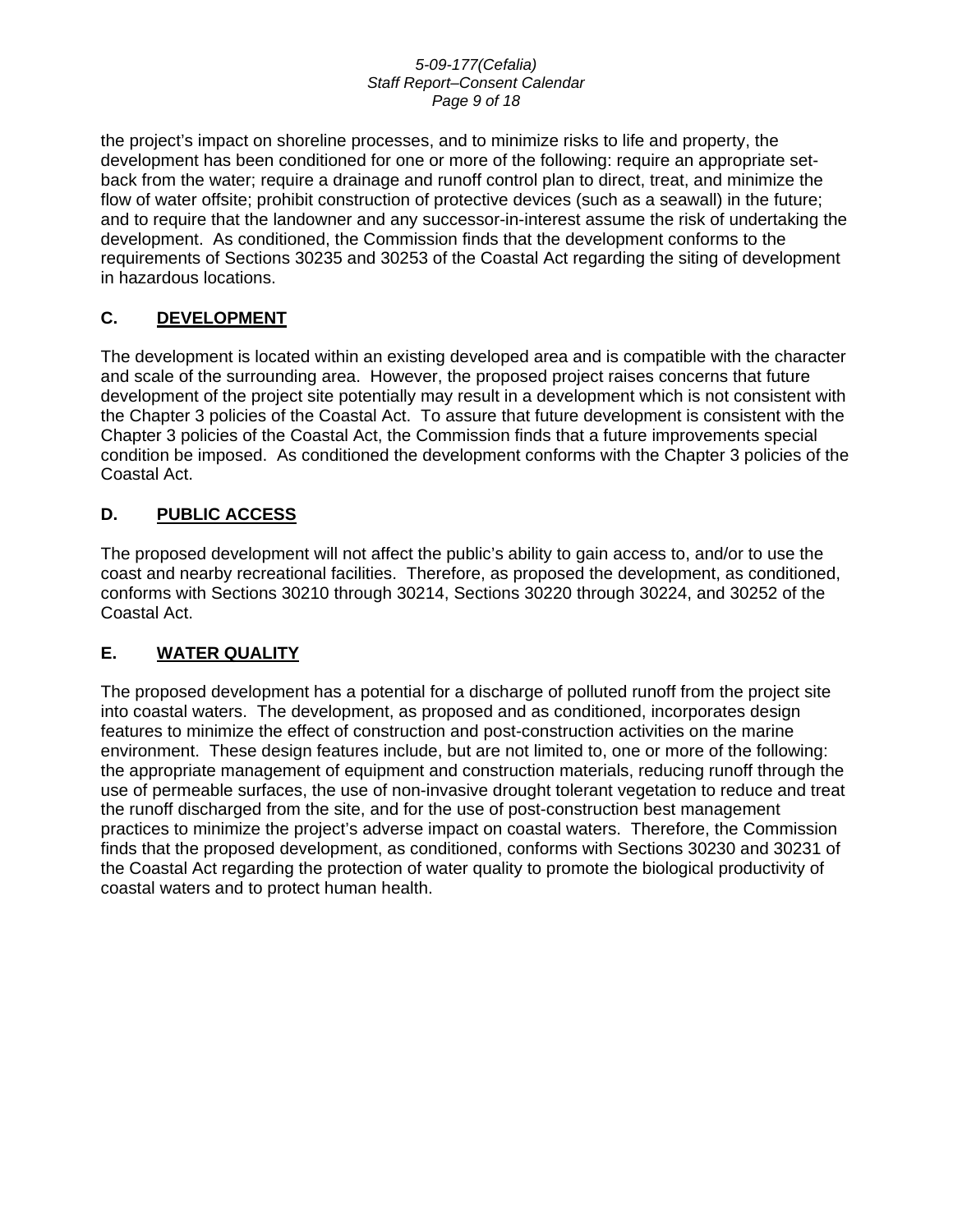#### *5-09-177(Cefalia) Staff Report–Consent Calendar Page 10 of 18*

## **F. DEED RESTRICTION**

To ensure that any prospective future owners of the property are made aware of the applicability of the conditions of this permit, the Commission imposes one additional condition requiring that the property owner record a deed restriction against the property, referencing all of the above Special Conditions of this permit and imposing them as covenants, conditions and restrictions on the use and enjoyment of the Property. Thus, as conditioned, any prospective future owner will receive actual notice of the restrictions and/or obligations imposed on the use and enjoyment of the land including the risks of the development and/or hazards to which the site is subject, and the Commission's immunity from liability.

## **G. LOCAL COASTAL PROGRAM**

Coastal Act section 30604(a) states that, prior to certification of a local coastal program ("LCP"), a coastal development permit can only be issued upon a finding that the proposed development is in conformity with Chapter 3 of the Act and that the permitted development will not prejudice the ability of the local government to prepare an LCP that is in conformity with Chapter 3. The Land Use Plan for the City of Newport Beach was effectively certified on May 19, 1982. The certified LUP was updated on October 2005. As conditioned, the proposed development is consistent with Chapter 3 of the Coastal Act and with the certified Land Use Plan for the area. Approval of the project, as conditioned, will not prejudice the ability of the local government to prepare an LCP that is in conformity with the provisions of Chapter 3 of the Coastal Act.

## **H. CALIFORNIA ENVIRONMENTAL QUALITY ACT**

As conditioned, there are no feasible alternatives or additional feasible mitigation measures available that would substantially lessen any significant adverse effect that the activity may have on the environment. Therefore, the Commission finds that the proposed project, as conditioned to mitigate the identified impacts, is the least environmentally damaging feasible alternative and can be found consistent with the requirements of the Coastal Act to conform to CEQA.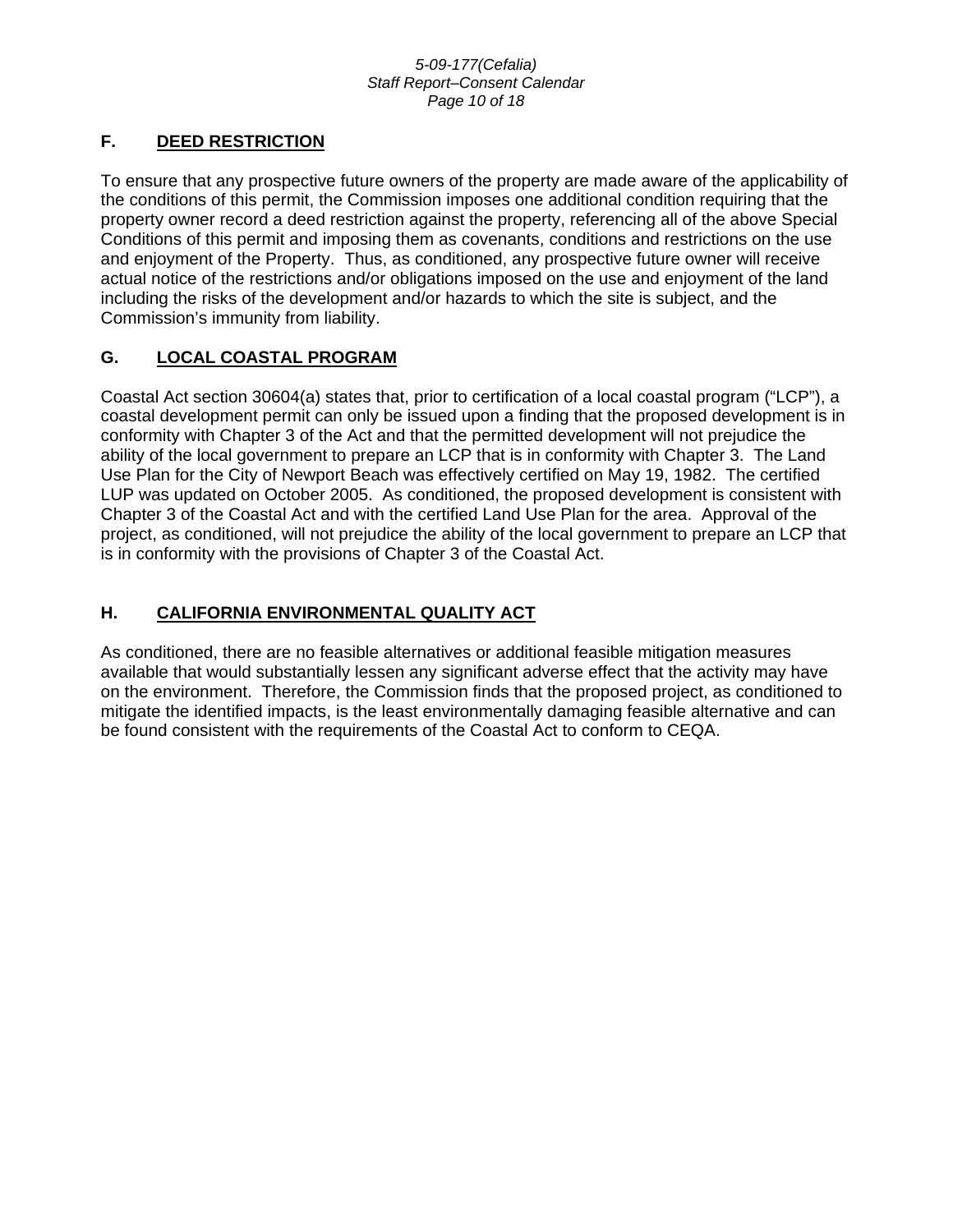#### *5-09-177(Cefalia) Staff Report–Consent Calendar Page 11 of 18*

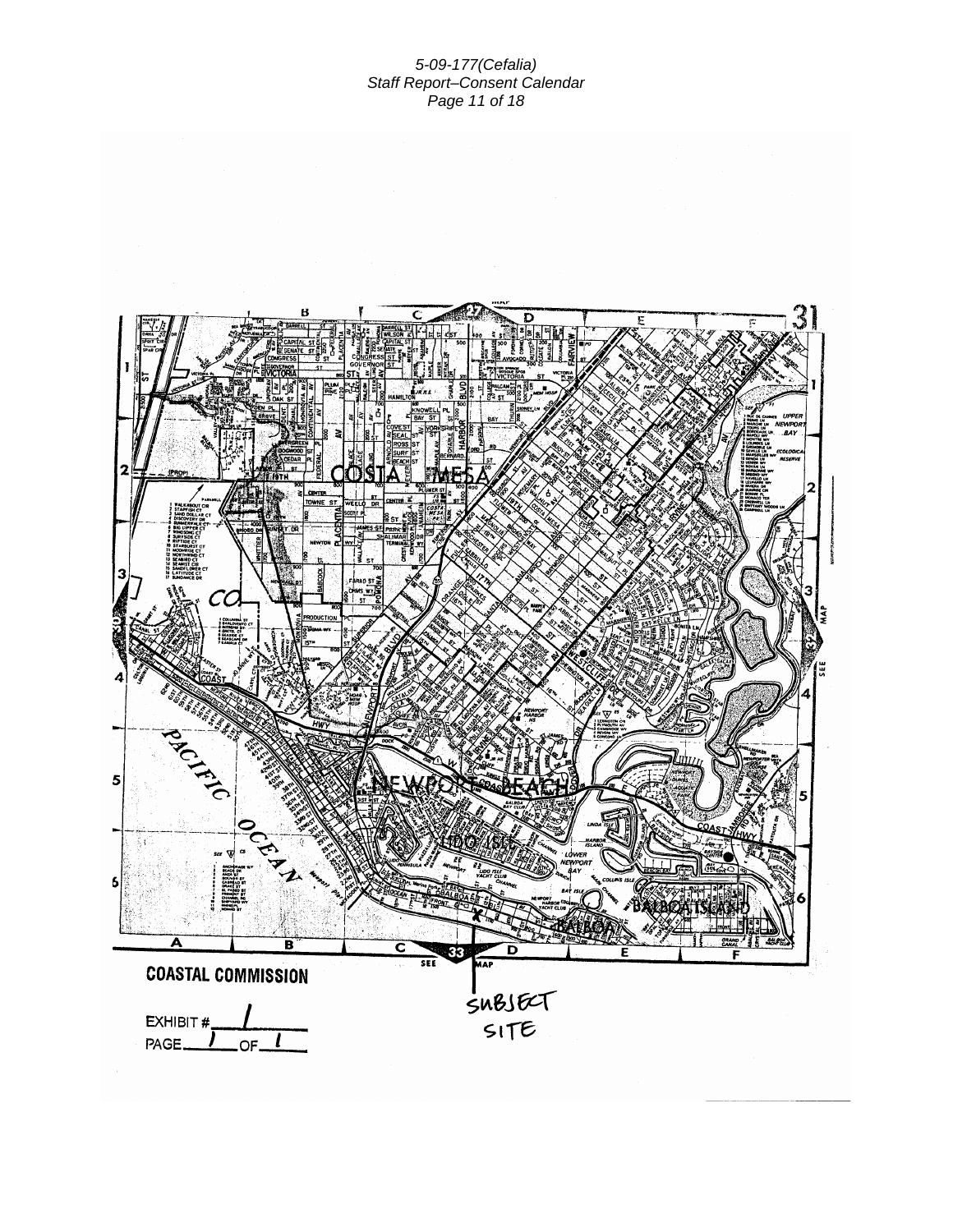#### *5-09-177(Cefalia) Staff Report–Consent Calendar Page 12 of 18*

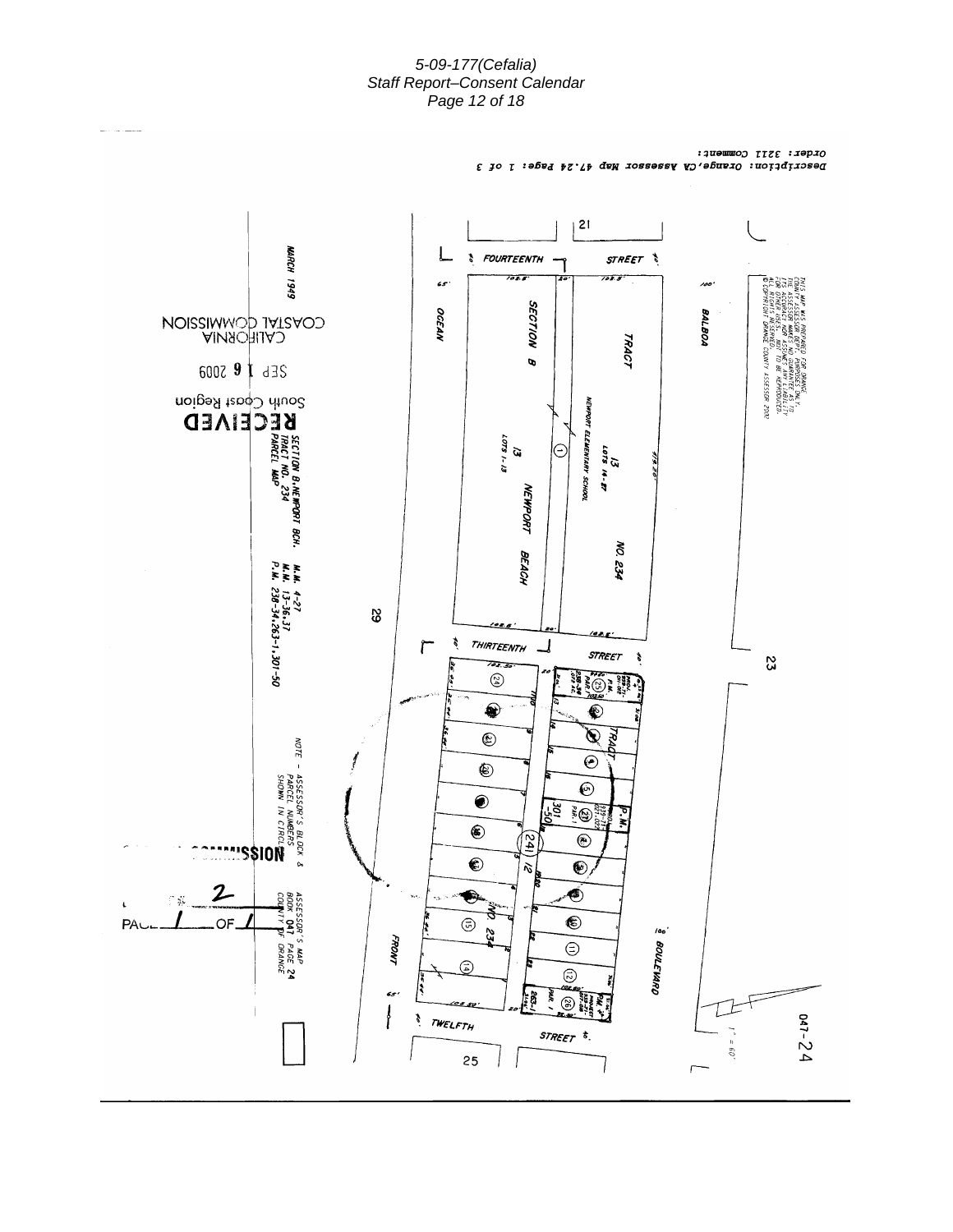#### *5-09-177(Cefalia) Staff Report–Consent Calendar Page 13 of 18*

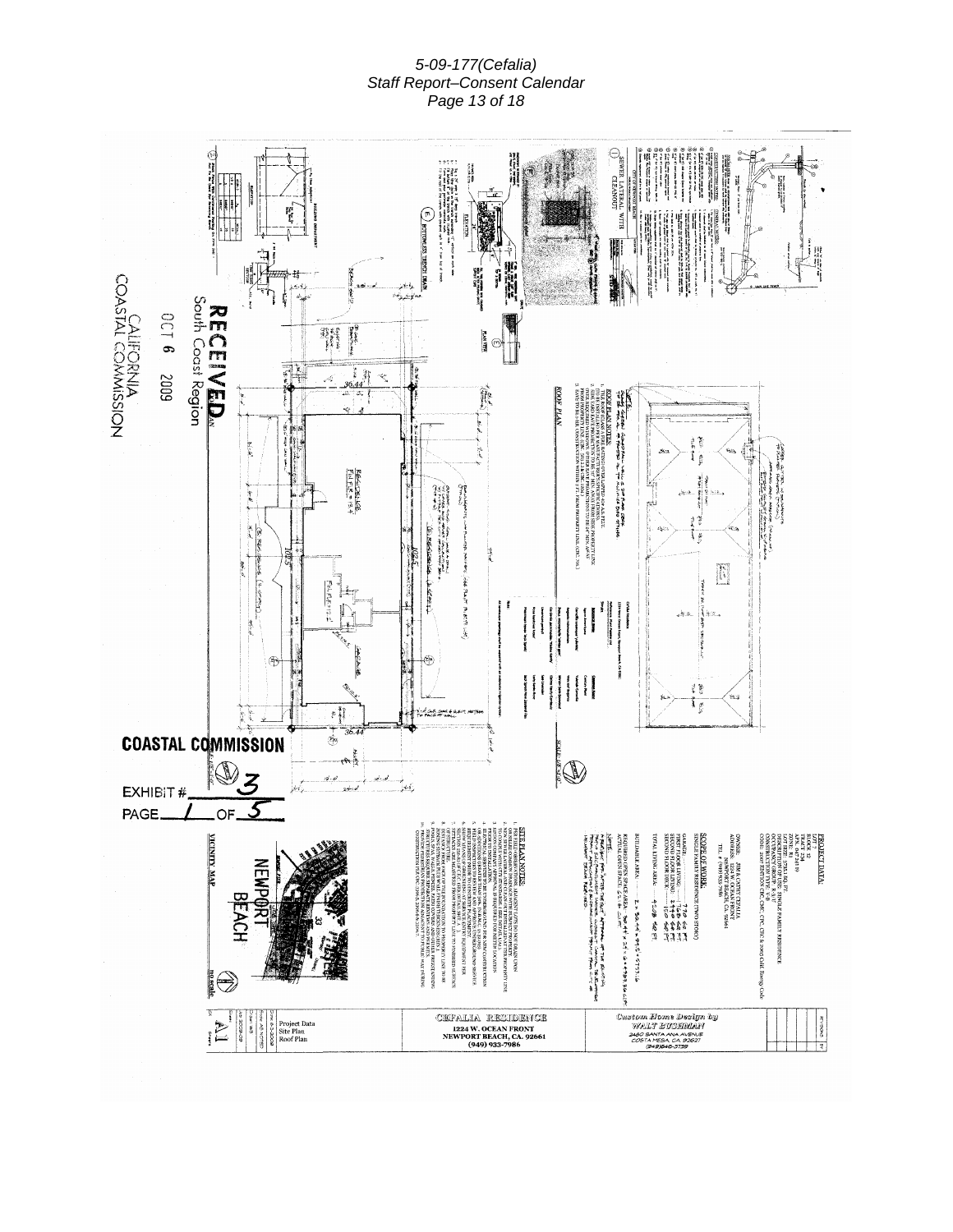#### *5-09-177(Cefalia) Staff Report–Consent Calendar Page 14 of 18*

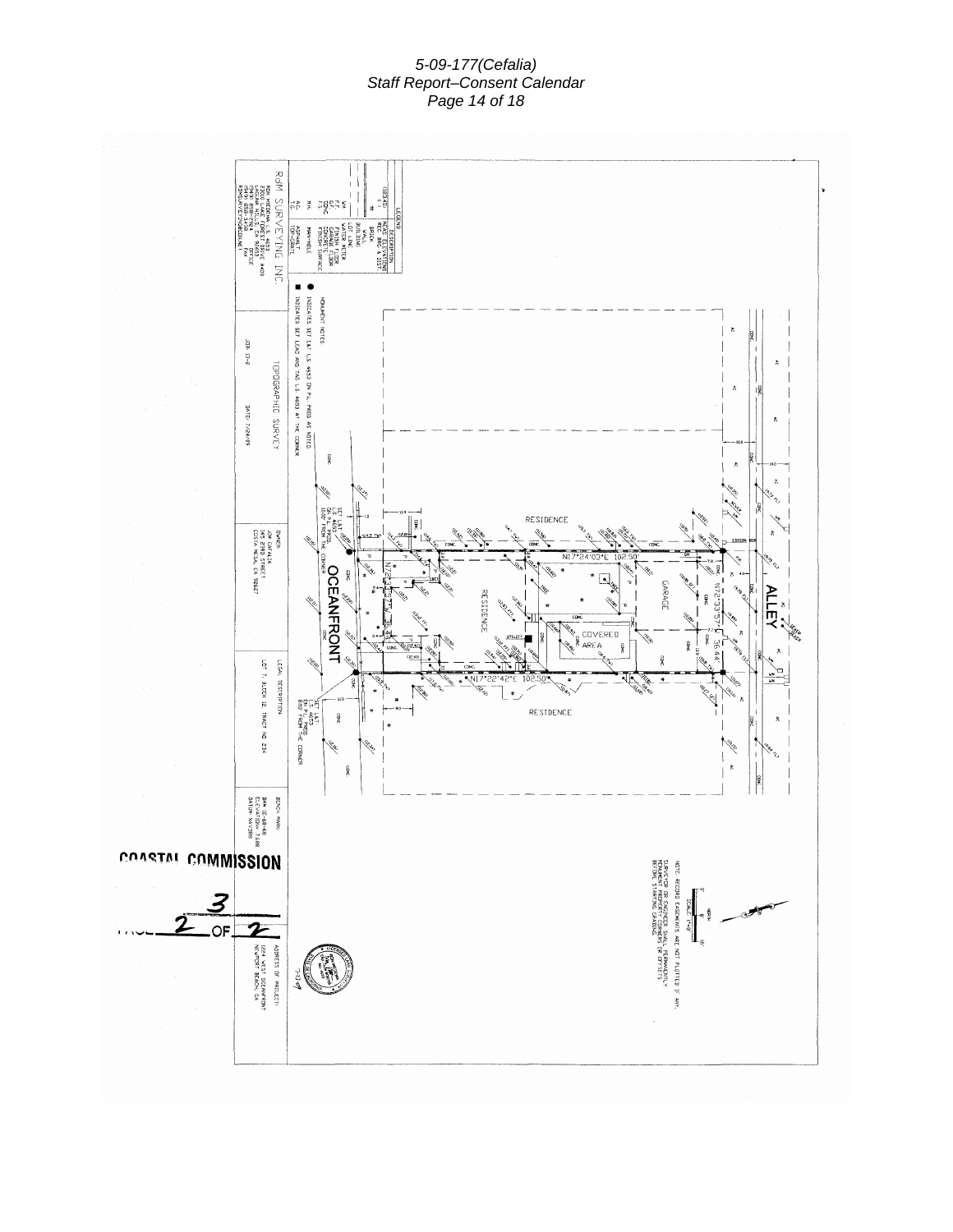*5-09-177(Cefalia) Staff Report–Consent Calendar Page 15 of 18* 

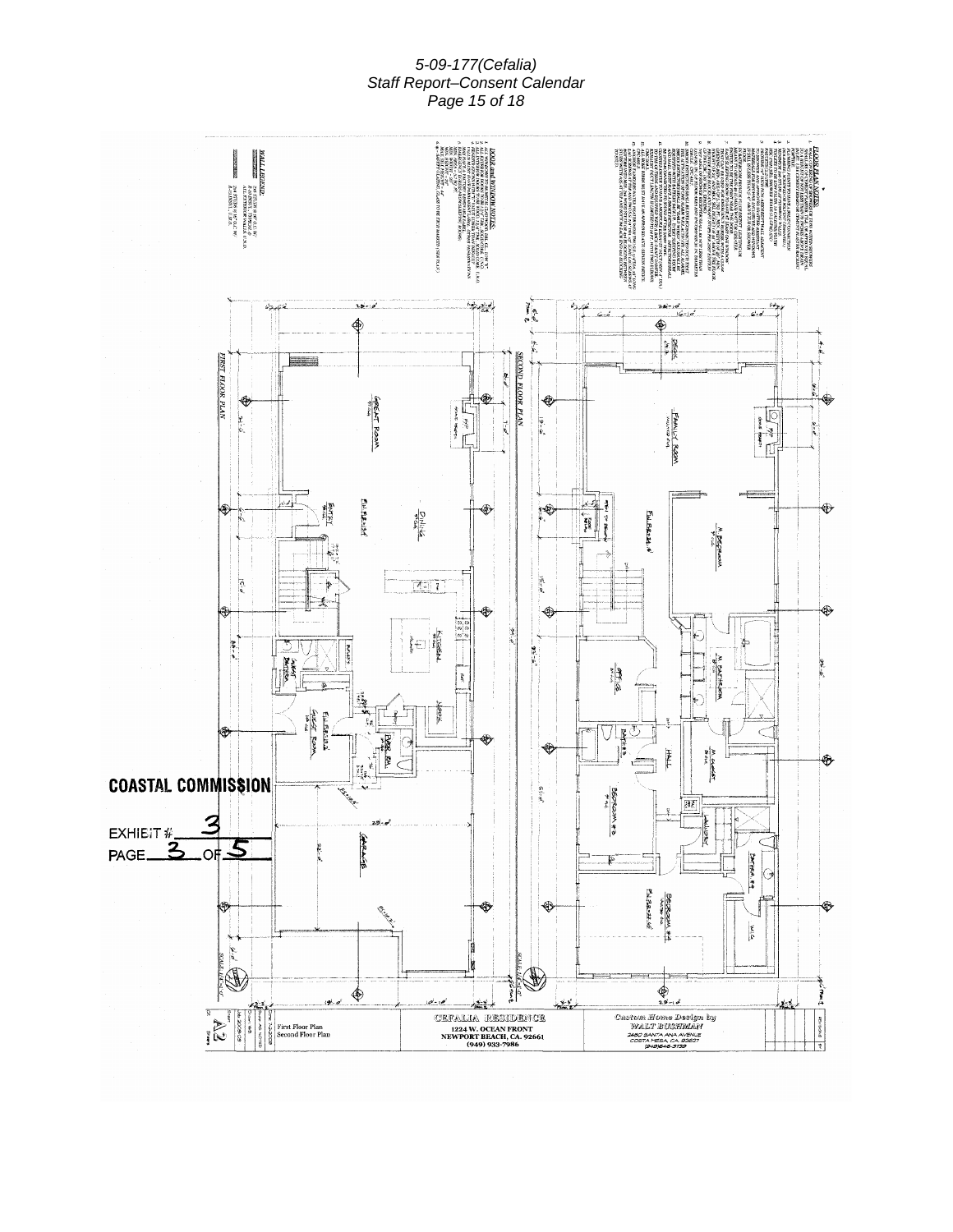#### *5-09-177(Cefalia) Staff Report–Consent Calendar Page 16 of 18*

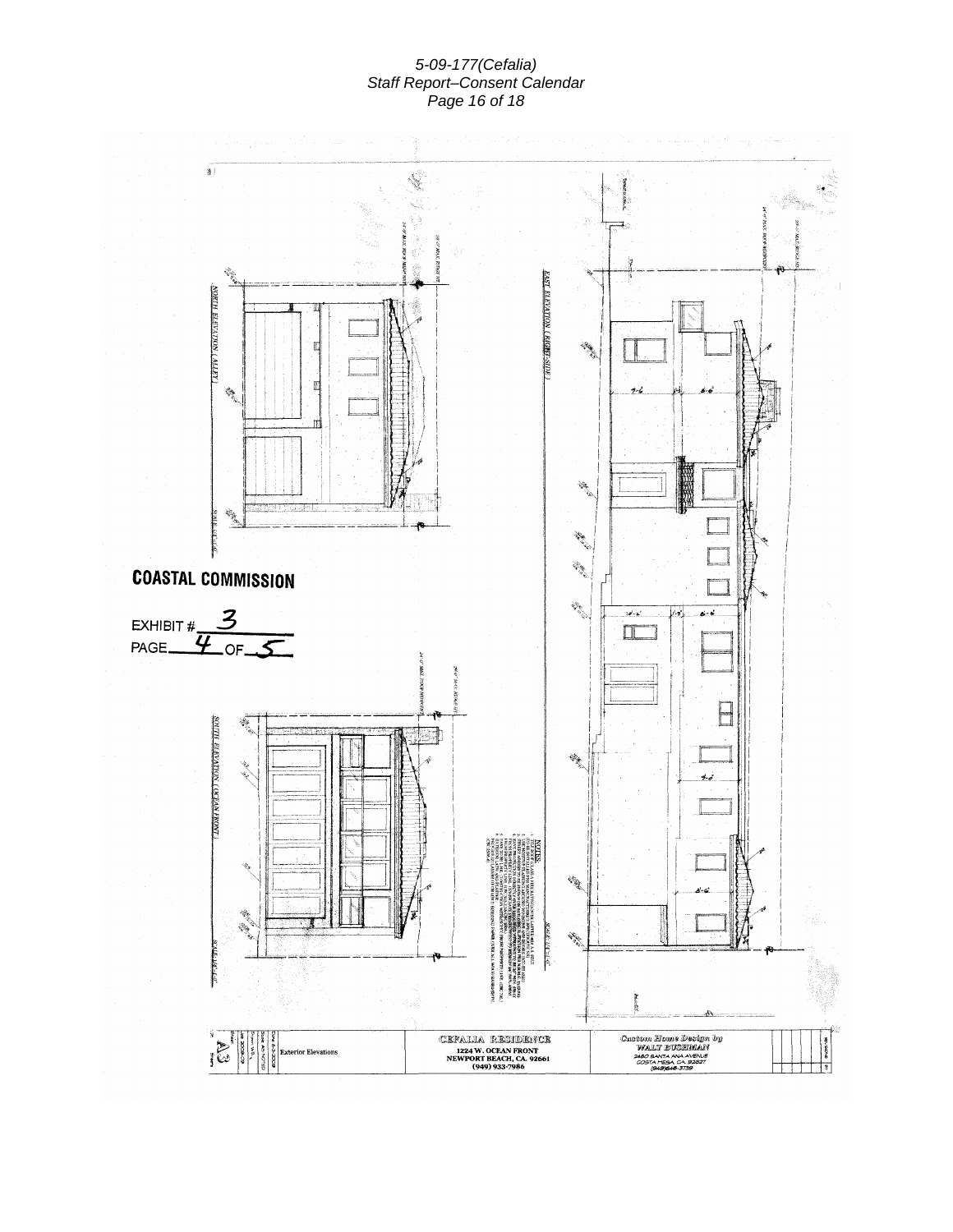#### *5-09-177(Cefalia) Staff Report–Consent Calendar Page 17 of 18*